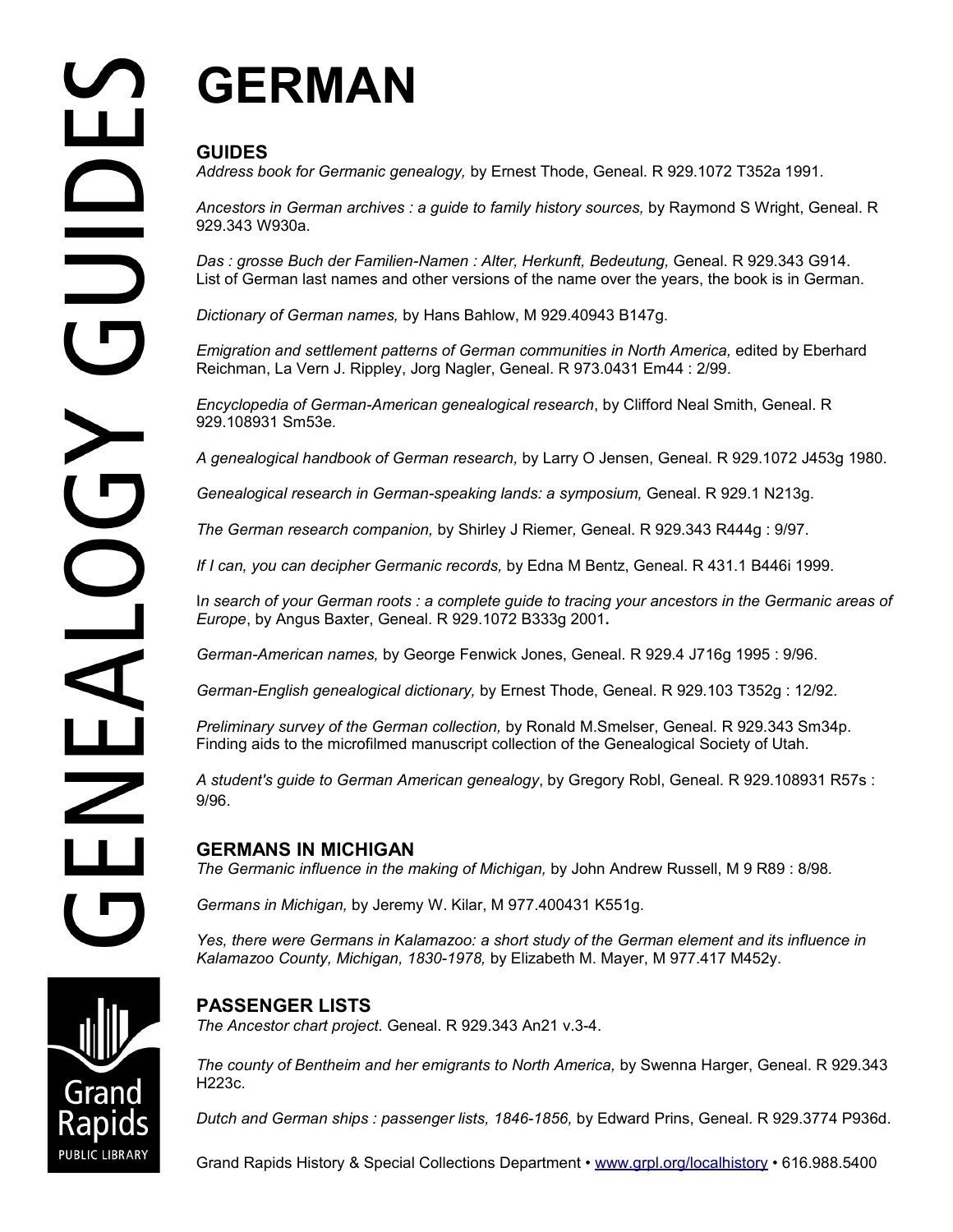*Emigrants from Fellbach (Baden-Wuerttemberg, Germany), 1735-1930,* by Clifford Neal Smith, Geneal. R 929.343 Sm53.

*Emigration records from the German Eifel region, 1834-1911, by Hanns Egon Freund, Geneal. R 929.343 F896e: 4/94.* 

*Emigrants from Saxony (Grandduchy of Sachsen-Weimar-Eisenach) to America, 1854, 1859,* by Clifford Neal Smith, Geneal. R 929.343 Sm53 v.4.

*Emigrants from the West-German Fuerstenberg territories (Baden and the Palatinate) to America and Central Europe, 1712, 1737, 1787,* by Clifford Neal Smith, Geneal. R 929.343 Sm53 v.9.

*German immigrants : lists of passengers bound from Bremen to New York [dates], with places of origin,* by Gary J Zimmerman, Geneal. R 929.343 Z65g v.1-4.

Germans to America: lists of passengers arriving at U.S. Ports, by Ira A. Glazier & P. William Filby, Geneal. R 929.343 G317 v.1-67*.*These volumes cover the dates from January 1850 to June 1897.

*Germans to America--series II : lists of passengers arriving at U.S. ports in the 1840s*,by Ira A. Glazier & P. William Filby, Geneal. R 929.343 G317 Series II v.1-7. These volumes cover the dates from January1840 to December 1849.

*Nineteenth-century emigration of "Old Lutherans" from eastern Germany (mainly Pomerania and Lower Silesia) to Australia, Canada, and the United States,* by Clifford Neal Smith, Geneal. R 929.343 Sm53ne.

*Nineteenth-century Germans to America a consolidation of six pamphlets identifying emigrants from Baden-*Wuerttemberg, Hamburg, Bremen, Nordrhein-Westfalen, Rheinland-Pfalz, and Schleswig-Holstein, by Clifford Neal Smith, Geneal. R 929.343 Sm53ng.

*Rhineland emigrants: lists of German settlers in colonial America,* by Don Yoder, Geneal. R 929.343 R345.

*Ships to U.S.A. with a Dutch or German passenger, 1845-1855*, by Edward Prins, Geneal. R 929.3774 P936s.

*Westerwald to America: some 18th century German immigrants,* by Annette K Burgert, Geneal. R 929.343 B911w : 3/95.

*The Wuerttemberg emigration index,* by Trudy Schenk, Geneal. R 929.343 Sch27w v.1-7. Wuerttemberg emigration records hold information on applicants who filled for permission to emigrate from the region of Wuerttemberg in the  $19<sup>th</sup>$  century.

#### **THE IMMIGRANT EXPERIENCE**

*The German American family album, by* Dorothy Hoobler, Geneal. R 973.0431 H76g.

*The German-Americans : an ethnic experience*, by Willi Paul Adams, Geneal. R 973.0431 Ad171g.

#### **ATLASES**

*The Atlantic bridge to Germany,* Charles M Hall, Geneal. R 929.343 H14a v.1-5. These volumes contain maps and indexes to towns and regions, when Germany was at its greatest size in 1871.

*Atlas der im 19. und fruhen 20. Jh. entstandenen deutschen Siedlungen in USA = Atlas of 19th and early 20th century German-American settlements,* Heinz Kloss, Geneal. R 912.73 K696a : 9/98.

*Atlas of the German Empire, 1892,* Geneal. R 914.3 At651 1989.

#### **GRAND RAPIDS GERMAN NEWSPAPERS ON MICROFILM**

*Germania,* 1895-1916.

*Der Sonntagsbote*, 1898-1916.